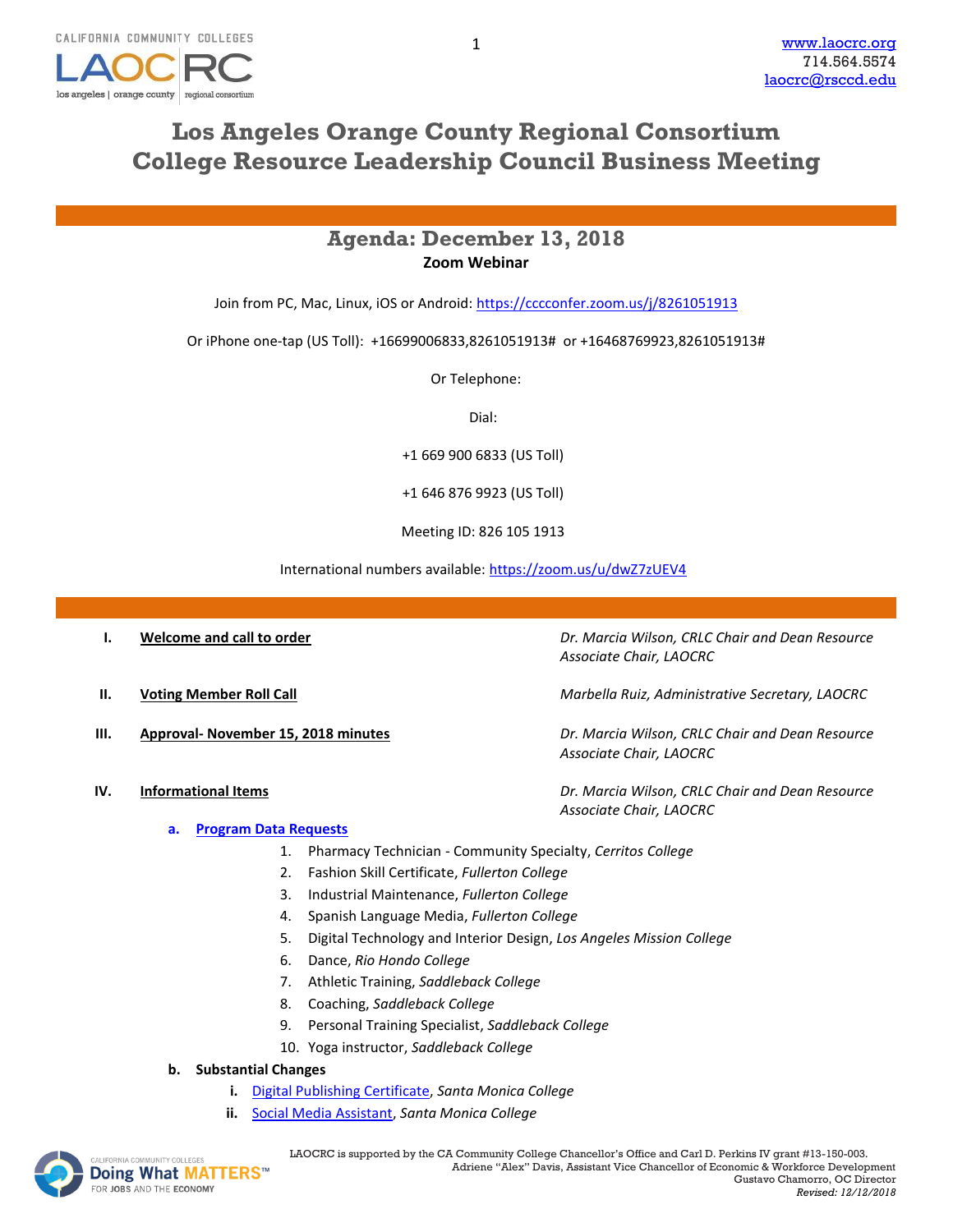

- **iii.** [Legal Office Clerk,](https://www.regionalcte.org/browse/3NLmZ) *Santa Monica College*
- **iv.** [Medical Office Clerk](https://www.regionalcte.org/browse/4pyM3)*, Santa Monica College*

### **c. Pre-Approved**

- **i.** [Certificate of Achievement: Cloud Computing](https://www.regionalcte.org/browse/K7RE3)**,** *Long Beach City College*
- **ii.** [Cloud Computing,](https://www.regionalcte.org/browse/4B7q3) *Los Angeles Mission College*
- **iii.** [Cloud Computing,](https://www.regionalcte.org/browse/Kvy23) *West Los Angeles College*

**V. Action Items** *Dr. Marcia Wilson, CRLC Chair and Dean Resource Associate Chair, LAOCRC*

**a. [Program Recommendation](https://www.regionalcte.org/browse?region=4&status=4&search=&submit=) ; Motion: \_\_\_\_\_\_\_\_\_\_\_\_\_\_\_\_\_\_\_\_\_\_\_\_\_\_\_Community College; Second:** 

**\_\_\_\_\_\_\_\_\_\_\_\_\_\_\_\_\_\_\_\_\_\_\_\_\_\_\_\_\_\_\_\_\_\_\_\_\_\_Community College; APPROVED: Y/N**

- 1. [Theme Park Technology Specialist Certificate](https://www.regionalcte.org/browse/38YQK)**,** *Fullerton College*
- 2. [AA in Media Arts: Visual Effects,](https://www.regionalcte.org/browse/ZbJNZ) *Los Angeles Valley College*
- 3. [Certificate of Achievement in Media Arts: Visual Effects,](https://www.regionalcte.org/browse/3WP0K) *Los Angeles Valley College*
- 4. [Augmented, Virtual and Mixed Reality Certificate Program for Business Administration,](https://www.regionalcte.org/browse/3OGa3) *East Los Angeles College*
- 5. [Augmented, Virtual and Mixed Reality for Animation,](https://www.regionalcte.org/browse/4ERv3) *East Los Angeles College*
- 6. [Augmented, Virtual and Mixed Reality Certificate Program for Architecture](https://www.regionalcte.org/browse/KVogZ)*, East Los Angeles College*

**VI. Updates** *Dr. Marcia Wilson, CRLC Chair and Dean Resource Associate Chair, LAOCRC*

- **a.** Districts
	- **i.** Cerritos
	- **ii.** Citrus
	- **iii.** Coastline
	- **iv.** Compton
	- **v.** Cypress
	- **vi.** East Los Angeles
	- **vii.** El Camino
	- **viii.** Fullerton
	- **ix.** Glendale
	- **x.** Golden West
	- **xi.** Irvine Valley
	- **xii.** Long Beach
	- **xiii.** Los Angeles City
	- **xiv.** Los Angeles Harbor
	- **xv.** Los Angeles Mission
	- **xvi.** Los Angeles Pierce
	- **xvii.** Los Angeles Southwest
	- **xviii.** Los Angeles Trade-Technical
	- **xix.** Los Angeles Valley
	- **xx.** Mt. SAC
	- **xxi.** Orange Coast
	- **xxii.** Pasadena City